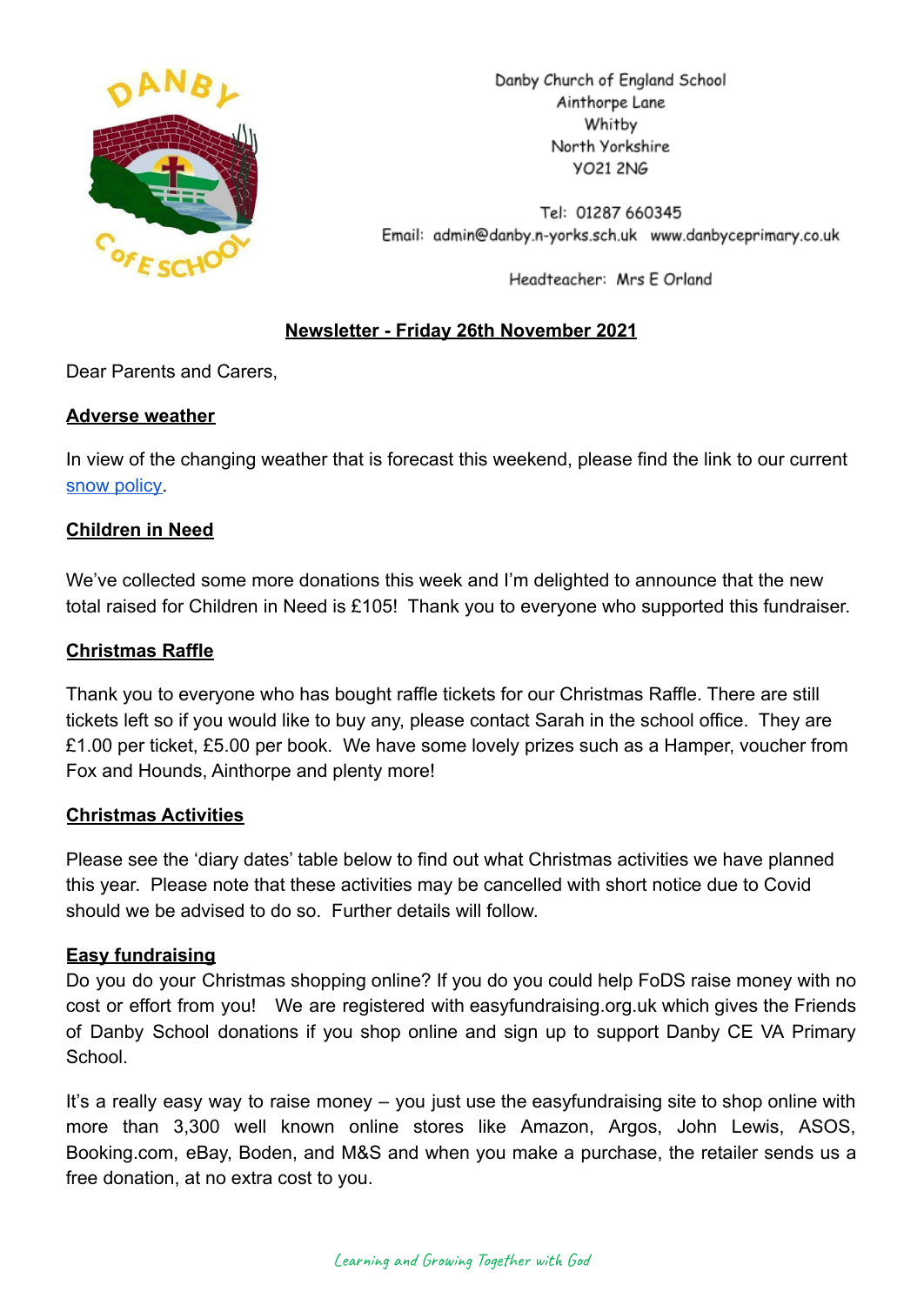FoDS would love to raise as much as possible for contributions towards travel costs, swimming lessons, residential trips and many more activities for the children.

Please visit our easyfundraising page at:

[Danby School Easyfundraising](https://www.easyfundraising.org.uk/causes/danbysch/?q=Danby%20School&cat=cause-autosuggest)

and click 'join us'. Thank you.

## **Coop Community Fund**

If you haven't done so already, don't forget to support Danby School in the Co-op Community Fund. If you have a co-op membership card, just log onto your account and select our cause then swipe or scan your membership card every time you shop. [Click here](https://co-operate.coop.co.uk/groups/danby-church-of-england-primary-school/) for more information about our cause. Thank you in advance for your support to our children and our school.

#### **Diary Dates**

| Swimming                                                                  | Thursdays, 9/12                     |
|---------------------------------------------------------------------------|-------------------------------------|
| <b>Forest School</b>                                                      | Thursdays, 2/12                     |
| <b>School photos</b>                                                      | <b>Thursday 9th December</b>        |
| <b>FoDS Christmas Film Night</b>                                          | Thursday 9th December 3.30pm-5.30pm |
| <b>Christmas Jumper Day for 'Save the</b><br>Children'                    | Friday 10th December                |
| <b>Christmas Carol Service - St Hilda's</b><br><b>Church Danby at 6pm</b> | Tuesday 14th December               |
| <b>School Christmas Dinner</b>                                            | Wednesday 15th December             |
| <b>School Christmas Party Afternoon</b>                                   | Thursday 16th December              |
| <b>Break up for Christmas holiday</b>                                     | Friday 17th December 2021 at 3.30pm |

Next week I will be at Egton on Tuesday and Thursday, and Danby on Wednesday and Friday.

With best wishes,

Loz Orland

Liz Orland Headteacher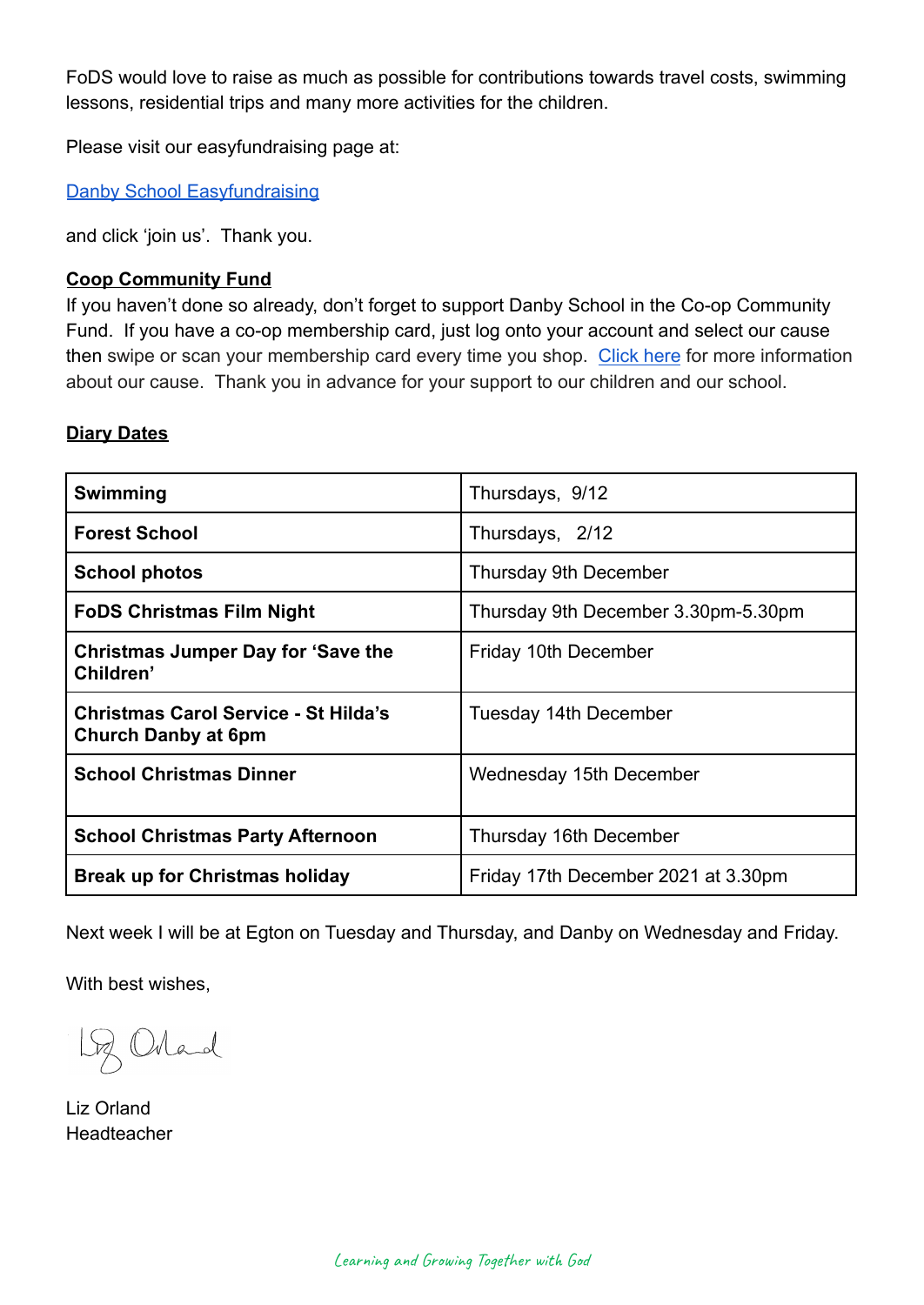# **The information below has not changed but is still relevant.**

## **Covid-19 current rules on self isolation**

Individuals are not required to self-isolate if they live in the same household as someone with COVID-19, or are a close contact of someone with COVID-19, and any of the following apply:

- they are fully vaccinated
- they are below the age of 18 years and 6 months
- · they have taken part in or are currently part of an approved COVID-19 vaccine trial
- they are not able to get vaccinated for medical reasons

Instead NHS Test and Trace will make contact and advise that a PCR test is taken.

Therefore, children are allowed to come to school even if someone in their household has tested positive but only if they have no symptoms themselves.

Pupils, staff and other adults must not come into the school if they have symptoms, have had a positive test result or other reasons requiring them to stay at home due to the risk of them passing on COVID-19 (for example, they are required to quarantine).

## **Breakfast Club**

Just a reminder that breakfast club is available daily from 8am. Bookings are not always necessary. £2.50 per child including breakfast.

## **Esk Moors Caring Activity Club**

The Kid's Activity Club run by Esk Moors Caring runs from 5.00pm - 6.00pm at Danby Village Hall and is only £2.00 per child. Children over 8 can attend unaccompanied, children between 5-8 years old, please bring an adult. Please support your local club if you can.

## **Computers for Sale**

As both schools have shifted onto use of laptops and Chromebooks in our classrooms, we have a number of PC's, monitors and keyboards available for purchase from Danby School if anyone is interested. They have all been cleaned of any data and are ready to be collected immediately. All money raised will go into school funds. Payment can be made via bank transfer, cash or cheque and the full amount is payable on collection. Below is a list of available items:

# **PC**

Dell Optiplex 380 Small Form Factor Intel Pentium Dual-Core E5500 (2.8Ghz)